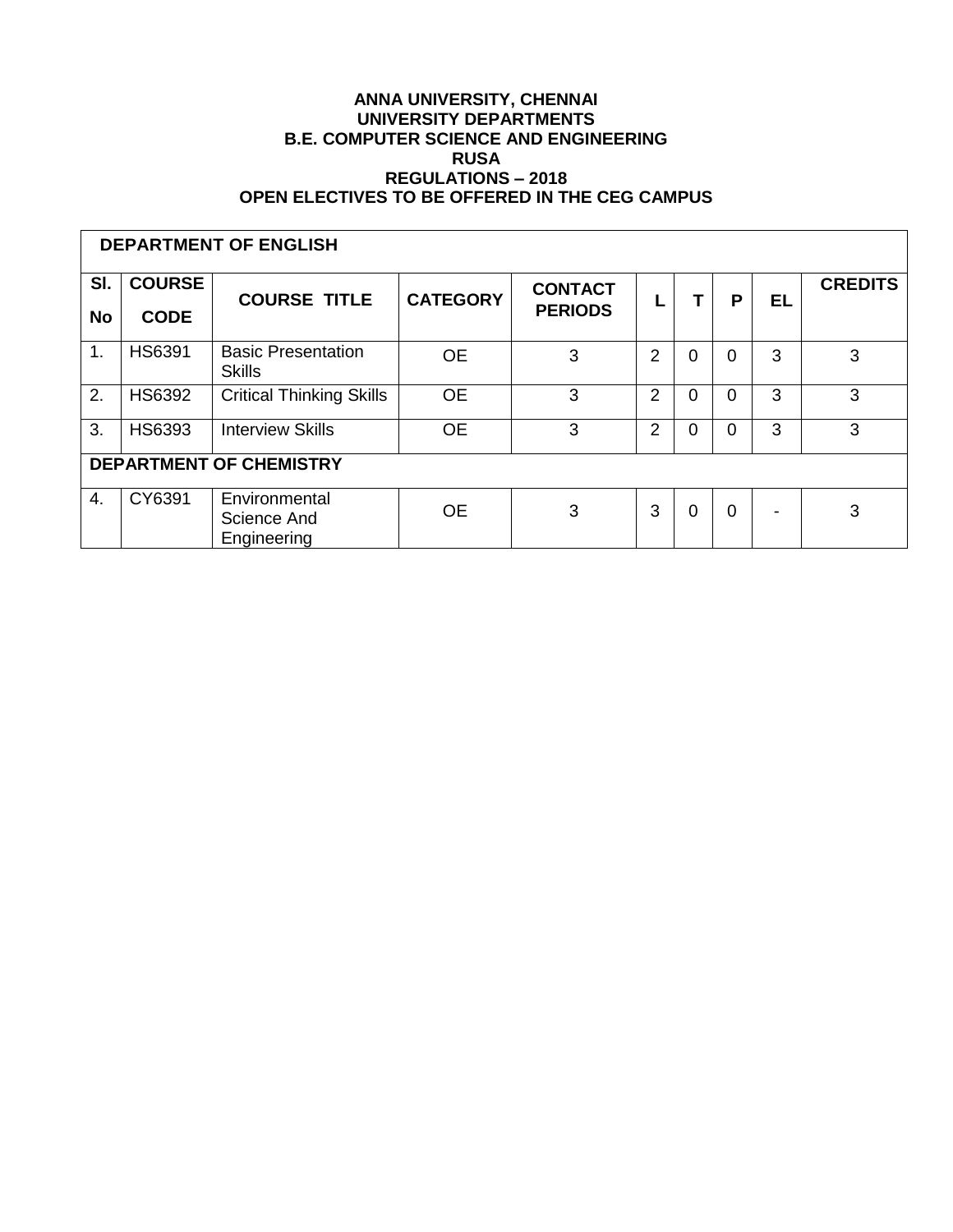| <b>HS6391</b>                                                                                          | <b>BASIC PRESENTATION SKILLS</b>                                                                                                   |                | т        |        | P        | EL | <b>TOTAL</b> | <b>CREDITS</b> |  |  |
|--------------------------------------------------------------------------------------------------------|------------------------------------------------------------------------------------------------------------------------------------|----------------|----------|--------|----------|----|--------------|----------------|--|--|
|                                                                                                        |                                                                                                                                    | $\overline{2}$ | $\bf{0}$ |        | $\bf{0}$ | 3  |              | 3              |  |  |
|                                                                                                        |                                                                                                                                    |                |          |        |          |    |              |                |  |  |
| <b>MODULE I</b>                                                                                        | <b>PRESENTATION</b>                                                                                                                |                |          |        |          | Τ  | P            | EL             |  |  |
|                                                                                                        |                                                                                                                                    |                |          | 6      |          |    |              | 3              |  |  |
| Presentation skills – Characteristics of an effective Oral Presentation – Audience - Context, Content, |                                                                                                                                    |                |          |        |          |    |              |                |  |  |
| Speaker Status - Purpose - Modus Operandi - Extempore                                                  |                                                                                                                                    |                |          |        |          |    |              |                |  |  |
| <b>SUGGESTED ACTIVITIES:</b>                                                                           |                                                                                                                                    |                |          |        |          |    |              |                |  |  |
|                                                                                                        | $\triangleright$ Discussion on the formal aspects of a speech<br>Reading texts on the formality aspect of presentation.<br>$\circ$ |                |          |        |          |    |              |                |  |  |
|                                                                                                        | Speaking activities - Mini Presentation (Connection) and Talks on given topics.<br>$\circ$                                         |                |          |        |          |    |              |                |  |  |
|                                                                                                        |                                                                                                                                    |                |          |        |          |    |              |                |  |  |
|                                                                                                        | <b>SUGGESTED EVALUATION METHODS:</b>                                                                                               |                |          |        |          |    |              |                |  |  |
|                                                                                                        | Collecting information from the text on speaking skills practice.                                                                  |                |          |        |          |    |              |                |  |  |
|                                                                                                        | Quizzes                                                                                                                            |                |          |        |          |    |              |                |  |  |
|                                                                                                        | Extempore – Articulation of sounds (Duration 10 – 15 minutes.)                                                                     |                |          |        |          |    |              |                |  |  |
|                                                                                                        | Organization of content                                                                                                            |                |          |        |          |    |              |                |  |  |
|                                                                                                        |                                                                                                                                    |                |          |        |          |    |              |                |  |  |
| <b>MODULE II</b>                                                                                       | <b>PRONUNCIATION</b>                                                                                                               |                |          | L<br>հ |          | Τ  | P            | EL<br>3        |  |  |
|                                                                                                        |                                                                                                                                    |                |          |        |          |    |              |                |  |  |
|                                                                                                        | Emphasis on syllable stress, pronunciation, intonation, pauses, pace - Preparation for a presentation -                            |                |          |        |          |    |              |                |  |  |
|                                                                                                        | Avoiding plagiarism - Ample use of Referencing skills - Efficient ways of Collecting and Collating data                            |                |          |        |          |    |              |                |  |  |
|                                                                                                        | (due emphasis on important information)                                                                                            |                |          |        |          |    |              |                |  |  |
|                                                                                                        | <b>SUGGESTED ACTIVITIES:</b>                                                                                                       |                |          |        |          |    |              |                |  |  |
|                                                                                                        | General Reading - Identifying significant trends/patterns in the data                                                              |                |          |        |          |    |              |                |  |  |
|                                                                                                        | Cohesion - Knitting information                                                                                                    |                |          |        |          |    |              |                |  |  |
|                                                                                                        | <b>SUGGESTED EVALUATION METHODS:</b>                                                                                               |                |          |        |          |    |              |                |  |  |
| $\bullet$                                                                                              | Information gap activities                                                                                                         |                |          |        |          |    |              |                |  |  |
|                                                                                                        | Reading comprehension - Questions based on coherence and cohesion<br>Assignment - Making a presentation (Oral 12 - 15 minutes)     |                |          |        |          |    |              |                |  |  |
|                                                                                                        |                                                                                                                                    |                |          |        |          |    |              |                |  |  |
|                                                                                                        | <b>MODULE III:</b>                                                                                                                 |                |          | L      |          | Τ  | P            | EL             |  |  |
|                                                                                                        |                                                                                                                                    |                |          | 6      |          |    |              | 3              |  |  |
|                                                                                                        | Use of audio-visual tools - Preparation of Power Point slides (Dos & Don'ts) - Styles & Conventions                                |                |          |        |          |    |              |                |  |  |
|                                                                                                        | of writing - Rehearsal - Tailoring content (sense of audience and purpose)                                                         |                |          |        |          |    |              |                |  |  |
|                                                                                                        | <b>SUGGESTED ACTIVITIES:</b>                                                                                                       |                |          |        |          |    |              |                |  |  |
|                                                                                                        | Power Point slide preparation                                                                                                      |                |          |        |          |    |              |                |  |  |
|                                                                                                        | Note Making - Practice with selected texts/lectures                                                                                |                |          |        |          |    |              |                |  |  |
|                                                                                                        | Error Correction with positive feedback and insightful suggestions.                                                                |                |          |        |          |    |              |                |  |  |
|                                                                                                        |                                                                                                                                    |                |          |        |          |    |              |                |  |  |
|                                                                                                        | <b>SUGGESTED EVALUATION METHODS:</b>                                                                                               |                |          |        |          |    |              |                |  |  |
|                                                                                                        | Power point slide presentation (Individual & Group Presentation) 10 – 15 minutes                                                   |                |          |        |          |    |              |                |  |  |
|                                                                                                        |                                                                                                                                    |                |          |        |          |    |              |                |  |  |
|                                                                                                        | <b>MODULE IV</b><br><b>TAKING/MAKING NOTES</b>                                                                                     |                |          |        |          | Τ  | P            | EL             |  |  |
|                                                                                                        |                                                                                                                                    |                |          | 6      |          |    |              | 3              |  |  |
|                                                                                                        | Impressive introduction - Body language - Use of icebreakers - "Start Proper" for the presentation -                               |                |          |        |          |    |              |                |  |  |
|                                                                                                        | Relevant Anecdotes & Jokes - Responding constructively to questions - Time Management -                                            |                |          |        |          |    |              |                |  |  |
|                                                                                                        | Information sharing                                                                                                                |                |          |        |          |    |              |                |  |  |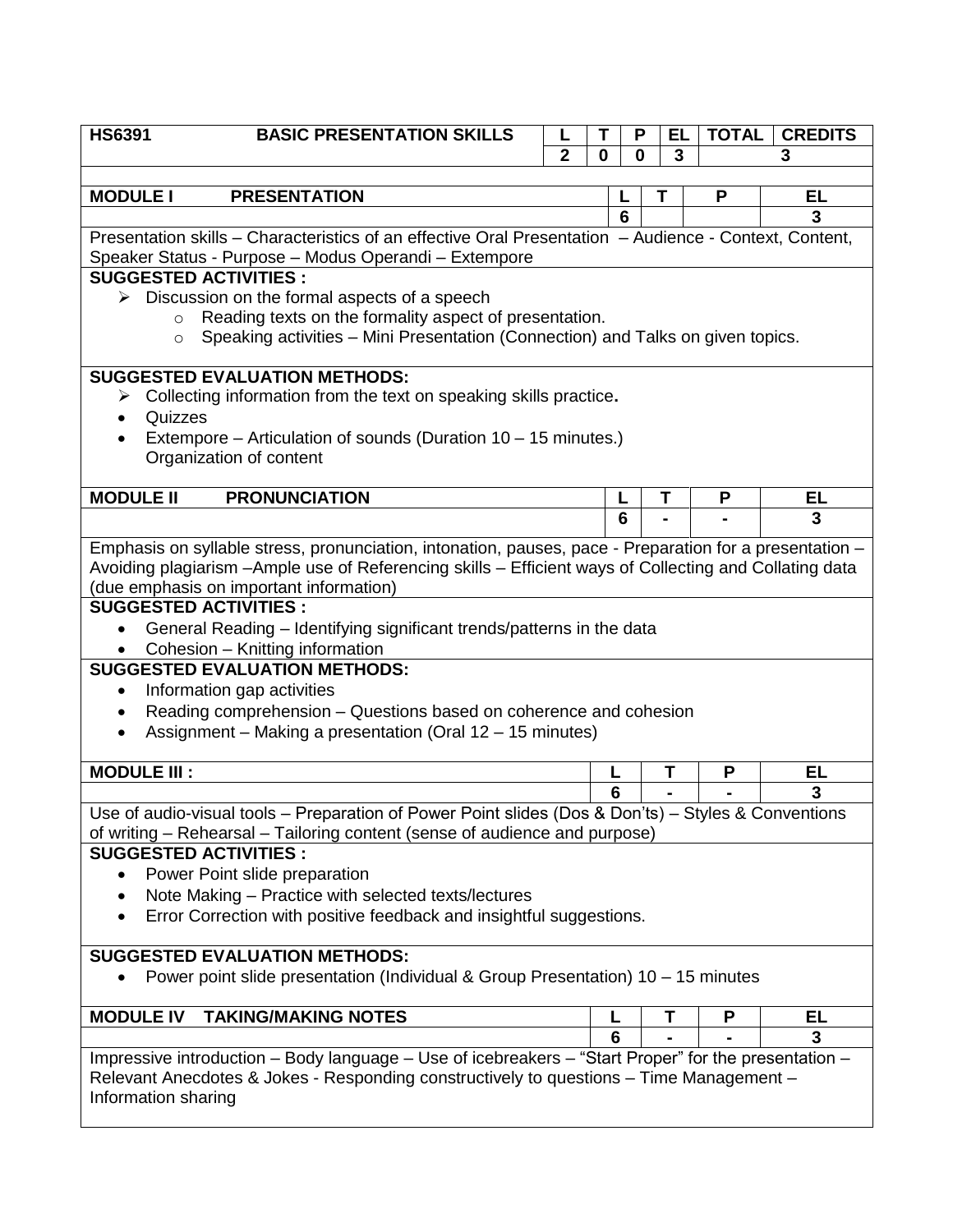## **SUGGESTED ACTIVITIES :**

- Group Presentation (Culture sensitive & Gender specific, body language)
- Watching videos on sample presentations, on selected topics

# **SUGGESTED EVALUATION METHODS:**

- Short Presentations (10-15 minutes)
- Preparation of feedback questionnaire-(Performance Appraisal)

| $\mathbf{H} \wedge \mathbf{H}$<br>MJ<br>◡▃▃<br>. . |  | -- |
|----------------------------------------------------|--|----|
|                                                    |  |    |

Presentation skills – Guidelines – Group Presentation - Creative approaches to presenting – Technical presentation - Speaking under time constraint – variations in pitch, tone & intonation - Credibility in presentation (Use of authentic data/information) Podium panache – Effective Delivery

# **SUGGESTED ACTIVITIES :**

- Intonation activities Read Aloud practices
- Timed speaking activity (10-15 minutes)
- Quizzes

## **SUGGESTED EVALUATION METHODS:**

- Group presentations
- Peer Feedback

## **REFERENCE BOOKS:**

- 1. Michael Osborn, Susan Osborn, Randall Osborn & Kathleen J Turner, "Public Speaking: Finding Your Voice", 10<sup>th</sup> Edition, Pearson, 2012.
- 2. John Hughes & Andrew Mallett, "Successful Presentations DVD & Student's Pack", OUP, Oxford, 2012.
- 3. Nancy Duarte, "Resonate: Present Visual Stories That Transform Audiences", John Wiley & Sons, New Jersey, 2010.
- 4. Scott Berkun, "Confessions of a Public Speaker", O'Reilly Media, Inc, Canada, 2010.
- 5. Barbara Pease & Allan Pease, "The Definitive Book of Body Language", Bantum Books, New York, 2006.
- 6. Naomi Karten, "Presentation Skills for Technical Professionals: Achieving Excellence (Soft Skills for IT Professionals), IT Governance Publishing, UK, 2010.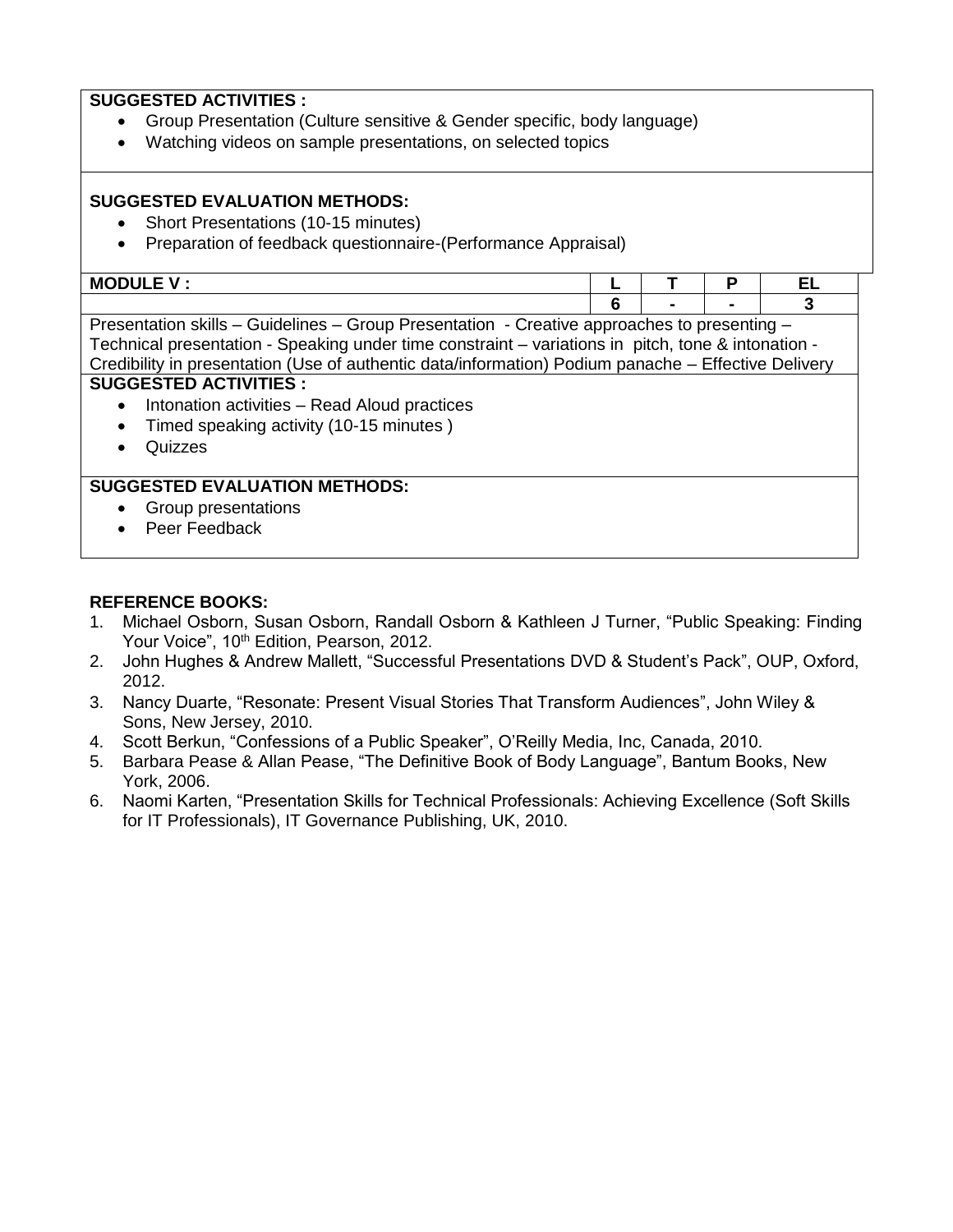|                                                                                                                                                                                                                                   |                                                                                                                                                         |                | Т | P        | EL | <b>TOTAL</b> | <b>CREDITS</b> |  |  |
|-----------------------------------------------------------------------------------------------------------------------------------------------------------------------------------------------------------------------------------|---------------------------------------------------------------------------------------------------------------------------------------------------------|----------------|---|----------|----|--------------|----------------|--|--|
| <b>HS6392</b>                                                                                                                                                                                                                     | <b>CRITICAL THINKING SKILLS</b>                                                                                                                         | $\overline{2}$ | 0 | $\bf{0}$ | 3  |              | 3              |  |  |
| <b>MODULE I:</b><br><b>EL</b><br>P                                                                                                                                                                                                |                                                                                                                                                         |                |   |          |    |              |                |  |  |
|                                                                                                                                                                                                                                   |                                                                                                                                                         |                |   | 6        |    |              | 3              |  |  |
|                                                                                                                                                                                                                                   |                                                                                                                                                         |                |   |          |    |              |                |  |  |
| What is critical thinking $-21$ <sup>st</sup> century skills $-$ collaboration and teamwork discussions $-$ focus on -<br>creativity and Imagination - problem solving (oral and written communication activities)- importance of |                                                                                                                                                         |                |   |          |    |              |                |  |  |
| thinking critically- multiple intelligences                                                                                                                                                                                       |                                                                                                                                                         |                |   |          |    |              |                |  |  |
| <b>SUGGESTED ACTIVITIES:</b>                                                                                                                                                                                                      |                                                                                                                                                         |                |   |          |    |              |                |  |  |
| Interpretation of texts from different perspectives (samples to be provided)                                                                                                                                                      |                                                                                                                                                         |                |   |          |    |              |                |  |  |
|                                                                                                                                                                                                                                   | Small Group Work (analysis of the inherent messages in the text)<br>$\bullet$<br>Short essays (e.g. Expressing views on the current educational system) |                |   |          |    |              |                |  |  |
|                                                                                                                                                                                                                                   |                                                                                                                                                         |                |   |          |    |              |                |  |  |
| <b>SUGGESTED EVALUATION METHODS:</b>                                                                                                                                                                                              |                                                                                                                                                         |                |   |          |    |              |                |  |  |
|                                                                                                                                                                                                                                   | Essay Writing (e.g. benefits of collaboration and team work)                                                                                            |                |   |          |    |              |                |  |  |
| Quizzes                                                                                                                                                                                                                           |                                                                                                                                                         |                |   |          |    |              |                |  |  |
| <b>MODULE II:</b>                                                                                                                                                                                                                 |                                                                                                                                                         |                |   |          | Т  | P            | EL             |  |  |
|                                                                                                                                                                                                                                   |                                                                                                                                                         |                |   | 6        |    |              | 3              |  |  |
|                                                                                                                                                                                                                                   | Fostering critical thinking- statement of facts and opinions - inference of assumptions & evidences -                                                   |                |   |          |    |              |                |  |  |
|                                                                                                                                                                                                                                   | logical reasoning - deductive & inductive reasoning - changing perspectives - (choice of appropriate                                                    |                |   |          |    |              |                |  |  |
|                                                                                                                                                                                                                                   | words& expressions, perceived logical linkages, avoidance of irrelevance)                                                                               |                |   |          |    |              |                |  |  |
| <b>SUGGESTED ACTIVITIES:</b>                                                                                                                                                                                                      |                                                                                                                                                         |                |   |          |    |              |                |  |  |
| $\bullet$                                                                                                                                                                                                                         | Think $-$ pair $-$ share activities (with sample reading texts)<br>Relevant talks (listening comprehension exercises)                                   |                |   |          |    |              |                |  |  |
| <b>SUGGESTED EVALUATION METHODS:</b>                                                                                                                                                                                              |                                                                                                                                                         |                |   |          |    |              |                |  |  |
| Writing short factual essays                                                                                                                                                                                                      |                                                                                                                                                         |                |   |          |    |              |                |  |  |
|                                                                                                                                                                                                                                   | Reading comprehension (focus on diction)                                                                                                                |                |   |          |    |              |                |  |  |
| <b>MODULE III:</b>                                                                                                                                                                                                                |                                                                                                                                                         |                |   |          | T  | P            | <b>EL</b>      |  |  |
|                                                                                                                                                                                                                                   |                                                                                                                                                         |                | 6 |          |    |              | 3              |  |  |
|                                                                                                                                                                                                                                   | Claims, issues & arguments - (Content analysis)- Ambiguities in argument - jargon, emotional                                                            |                |   |          |    |              |                |  |  |
|                                                                                                                                                                                                                                   | barriers and their influence on reasoning - Semantic disagreements (Vocabulary specific to the                                                          |                |   |          |    |              |                |  |  |
|                                                                                                                                                                                                                                   | linguistic acts of disagreeing & disputing) – Inconsistencies in an argument - Discourse rules in group                                                 |                |   |          |    |              |                |  |  |
| discussion<br><b>SUGGESTED ACTIVITIES:</b>                                                                                                                                                                                        |                                                                                                                                                         |                |   |          |    |              |                |  |  |
|                                                                                                                                                                                                                                   | Group Discussion Activities (selected topics)                                                                                                           |                |   |          |    |              |                |  |  |
|                                                                                                                                                                                                                                   | Debates (uncontroversial topics)                                                                                                                        |                |   |          |    |              |                |  |  |
| $\bullet$                                                                                                                                                                                                                         | (Taboos, hostile audience, physical & technical disabilities, differences in perspective & view                                                         |                |   |          |    |              |                |  |  |
| point)                                                                                                                                                                                                                            |                                                                                                                                                         |                |   |          |    |              |                |  |  |
| <b>SUGGESTED EVALUATION METHODS:</b>                                                                                                                                                                                              |                                                                                                                                                         |                |   |          |    |              |                |  |  |
| <b>Group Discussion</b>                                                                                                                                                                                                           |                                                                                                                                                         |                |   |          |    |              |                |  |  |
|                                                                                                                                                                                                                                   | Debate                                                                                                                                                  |                |   |          |    |              |                |  |  |
| <b>Case Study Presentation</b>                                                                                                                                                                                                    |                                                                                                                                                         |                |   |          |    |              |                |  |  |
| <b>MODULE IV:</b>                                                                                                                                                                                                                 |                                                                                                                                                         |                | L |          | Τ  | P            | EL             |  |  |
|                                                                                                                                                                                                                                   |                                                                                                                                                         |                | 6 |          |    |              | 3              |  |  |
|                                                                                                                                                                                                                                   | Detecting Fallacies (Hasty Generalizations, Circular argument, Red herring) - Types of Fallacies -                                                      |                |   |          |    |              |                |  |  |
|                                                                                                                                                                                                                                   | Making inferences - Drawing conclusions - Conceptualization of ideas - Analysis & synthesis of ideas                                                    |                |   |          |    |              |                |  |  |
|                                                                                                                                                                                                                                   | - Evaluating information - Scientific reasoning (thinking about many dimensions at the same time)                                                       |                |   |          |    |              |                |  |  |
| <b>SUGGESTED ACTIVITIES:</b>                                                                                                                                                                                                      |                                                                                                                                                         |                |   |          |    |              |                |  |  |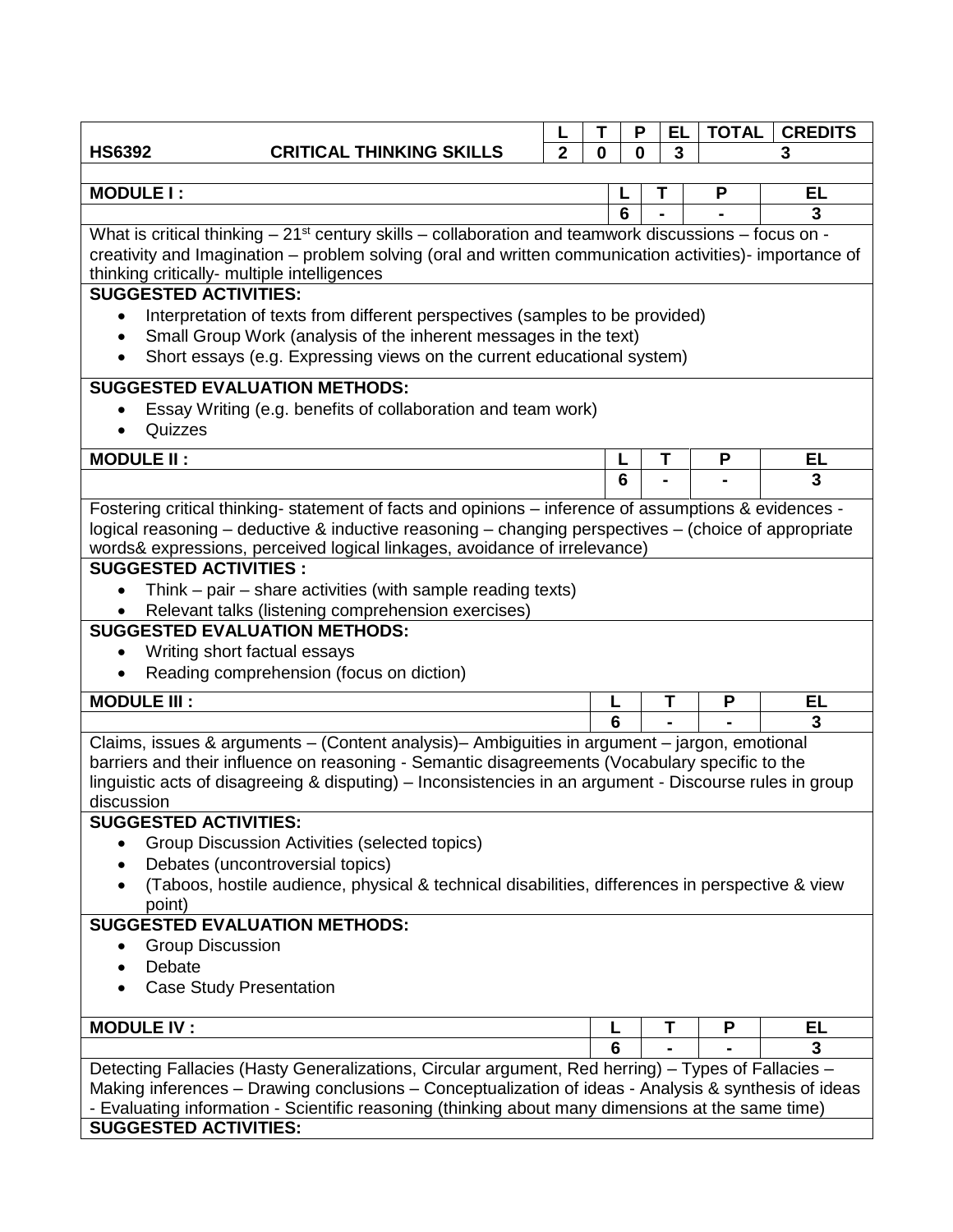- Fallacy check exercises (with suitable reading texts)
- Jigsaw reading

# **SUGGESTED EVALUATION METHODS:**

- Mini presentation on given topics
- Assignment (Analytical Essay writing)
- Quizzes

| <b>MODULE V</b><br>. . |  |              | -- |
|------------------------|--|--------------|----|
|                        |  | <b>STATE</b> |    |

Internet & critical thinking (using the internet as a resource) – Collaborative problem solving – Creative critical thinking (analyzing, synthesizing, reflecting, evaluating) - Media & critical thinking

#### **SUGGESTED ACTIVITIES:**

- Flipped Class room (Performance Appraisal)
- Discussion threads (on an online forum)
- Critical review writing (Stress on the positive side)

## **SUGGESTED EVALUATION METHODS:**

- Quizzes
- Mini projects (SGW)

## **REFERENCE BOOKS:**

- 1. Bradley H Dowden, "Logical Reasoning", California State University, Sacramanto, 2017.
- 2. Howard Gardner, "Multiple Intelligences: New Horizons in Theory and Practice", Ingram Publisher Services US, United States, 2006.
- 3. K.S.Walters, K. S. (Ed.), "Re-thinking Reason: New Perspectives on Critical Thinking", Albany: State University of New York Press, Albany, 1994.
- 4. A.L.Costa, "Developing minds: A Resource Book for Teaching Thinking", 3<sup>rd</sup> Edition, Association for Supervision and Curriculum Development Alexandria, 2001.
- 5. R.Paul, "Critical Thinking: What every student needs to survive in a rapidly changing world", Foundation for Critical Thinking, Dillon Beach, CA, 1992.
- 6. Diane F Halpern, "Thinking Critically about Critical Thinking", Lawrence Erlbaum Associates, Mahwaj,NJ, 1996.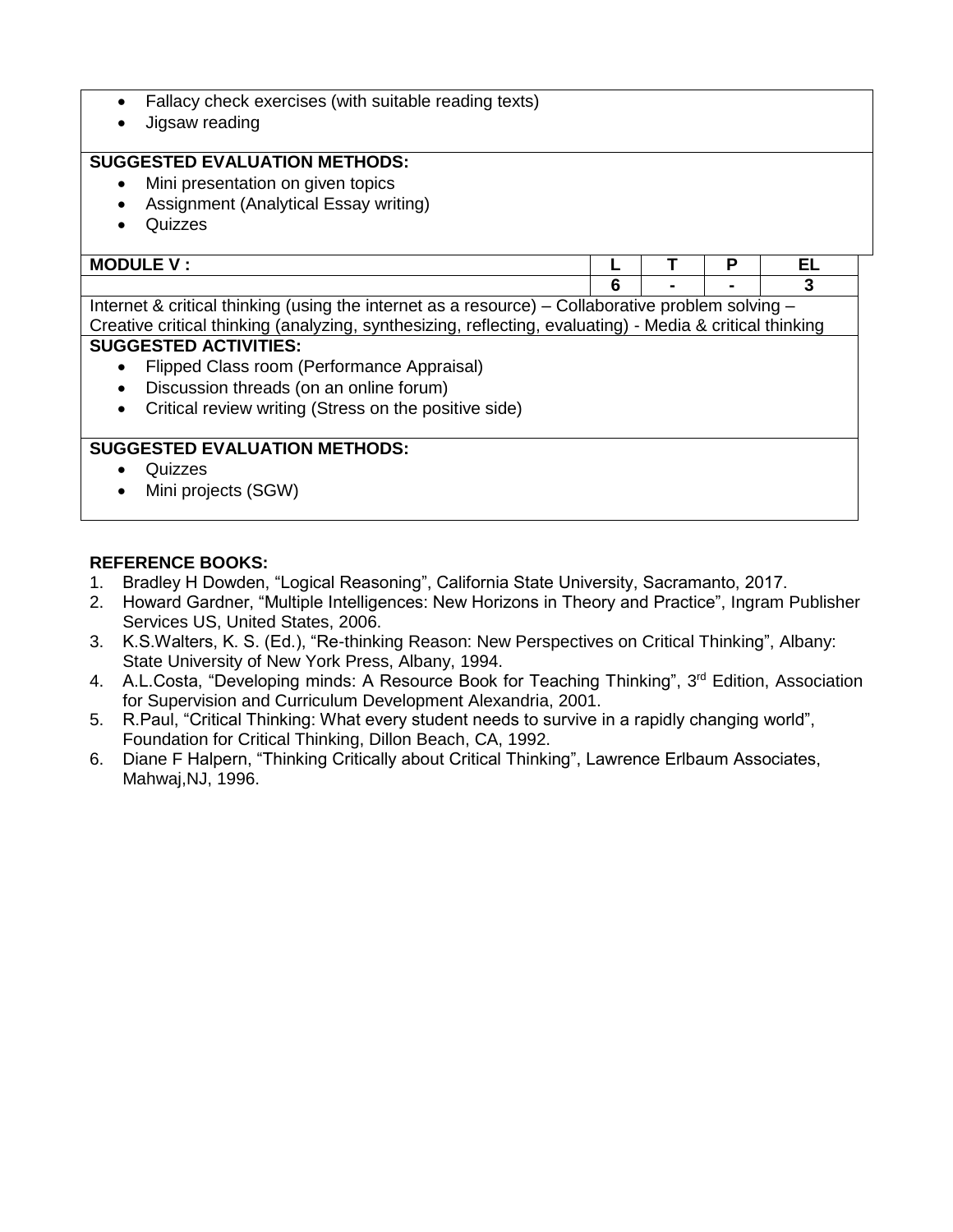| <b>HS6393</b>                                                                                                            | <b>INTERVIEW SKILLS</b>                                                                                 |                | Т | P | EL |   | <b>TOTAL CREDITS</b> |  |  |
|--------------------------------------------------------------------------------------------------------------------------|---------------------------------------------------------------------------------------------------------|----------------|---|---|----|---|----------------------|--|--|
|                                                                                                                          |                                                                                                         | $\overline{2}$ | 0 | 0 | 3  |   | 3                    |  |  |
|                                                                                                                          |                                                                                                         |                |   |   |    |   |                      |  |  |
| <b>MODULE I:</b>                                                                                                         |                                                                                                         |                |   |   |    | P | EL                   |  |  |
|                                                                                                                          |                                                                                                         |                |   | 6 |    |   | 3                    |  |  |
|                                                                                                                          | What is an interview? Types of Interviews- (Group, Individual, Stress, Telephonic, Skype, Behavioral)   |                |   |   |    |   |                      |  |  |
|                                                                                                                          | Different phases of an interview- (Structured & unstructured interviews) - Panel interviews- Preparing  |                |   |   |    |   |                      |  |  |
| for an Interview - Research on Company Profile & Job details (Data collection relevant to company,                       |                                                                                                         |                |   |   |    |   |                      |  |  |
|                                                                                                                          | job and the related fields.) – Developing speaking skills (conversational, brief and succinct styles)   |                |   |   |    |   |                      |  |  |
| <b>SUGGESTED ACTIVITIES:</b><br>Information gap activities based on relevant texts. (Preparing for probable questions on |                                                                                                         |                |   |   |    |   |                      |  |  |
|                                                                                                                          | technical content).                                                                                     |                |   |   |    |   |                      |  |  |
|                                                                                                                          | Analytical reading (sample interviews).                                                                 |                |   |   |    |   |                      |  |  |
|                                                                                                                          | <b>SUGGESTED EVALUATION METHODS:</b>                                                                    |                |   |   |    |   |                      |  |  |
|                                                                                                                          | Quizzes on varied purposes of interviews                                                                |                |   |   |    |   |                      |  |  |
|                                                                                                                          | Assignments – Essay writing on types of interviews and the necessary preparation for different          |                |   |   |    |   |                      |  |  |
|                                                                                                                          | interviews.                                                                                             |                |   |   |    |   |                      |  |  |
| <b>MODULE II:</b>                                                                                                        |                                                                                                         |                |   |   | т  | P | <b>EL</b>            |  |  |
|                                                                                                                          |                                                                                                         |                |   | 6 |    |   | 3                    |  |  |
|                                                                                                                          | Importance of Active Listening - Analytical thinking – Interpersonal communication – Intercultural      |                |   |   |    |   |                      |  |  |
|                                                                                                                          | competence - Logical thinking - Stress management - Negotiating skills - Team work (Being               |                |   |   |    |   |                      |  |  |
|                                                                                                                          | assertive) - making short presentations.                                                                |                |   |   |    |   |                      |  |  |
|                                                                                                                          | <b>SUGGESTED ACTIVITIES:</b>                                                                            |                |   |   |    |   |                      |  |  |
| $\bullet$                                                                                                                | Listening Practice- Note taking tasks                                                                   |                |   |   |    |   |                      |  |  |
|                                                                                                                          | Discussion activities (Team Work & Group discussion)                                                    |                |   |   |    |   |                      |  |  |
|                                                                                                                          | Role play exercises (Testing Active Listening based on Responses)                                       |                |   |   |    |   |                      |  |  |
|                                                                                                                          | <b>SUGGESTED EVALUATION METHODS:</b>                                                                    |                |   |   |    |   |                      |  |  |
|                                                                                                                          | Case study interview analysis                                                                           |                |   |   |    |   |                      |  |  |
|                                                                                                                          | Group discussion (Performance Evaluation & Feedback)                                                    |                |   |   |    |   |                      |  |  |
| <b>MODULE III:</b>                                                                                                       |                                                                                                         |                |   |   | T  | P | <b>EL</b>            |  |  |
|                                                                                                                          |                                                                                                         |                | 6 |   |    |   | 3                    |  |  |
|                                                                                                                          | Body language - Facial expressions (gestural and postural systems) - Effective speaking skills - self - |                |   |   |    |   |                      |  |  |
|                                                                                                                          | introduction – Telephone etiquette – Telephone interviews – Skype interview- Behavioral interviews      |                |   |   |    |   |                      |  |  |
|                                                                                                                          | (Highlighting one's strengths in the interview.)                                                        |                |   |   |    |   |                      |  |  |
|                                                                                                                          | <b>SUGGESTED ACTIVITIES:</b>                                                                            |                |   |   |    |   |                      |  |  |
|                                                                                                                          | Preparing Power Point slides (Stress on the Accuracy of both Linguistic & Visual components             |                |   |   |    |   |                      |  |  |
|                                                                                                                          | of Body Language)                                                                                       |                |   |   |    |   |                      |  |  |
|                                                                                                                          | Short essay writing on appropriacy and importance of body language                                      |                |   |   |    |   |                      |  |  |
|                                                                                                                          | Error correction exercises                                                                              |                |   |   |    |   |                      |  |  |
|                                                                                                                          | <b>SUGGESTED EVALUATION METHODS:</b>                                                                    |                |   |   |    |   |                      |  |  |
|                                                                                                                          | Essay writing- sample, effective, telephonic conversations                                              |                |   |   |    |   |                      |  |  |
|                                                                                                                          | Short speeches                                                                                          |                |   |   |    |   |                      |  |  |
| <b>MODULE IV:</b>                                                                                                        |                                                                                                         |                | L |   | Т  | P | EL                   |  |  |
|                                                                                                                          |                                                                                                         |                | 6 |   |    |   | 3                    |  |  |
|                                                                                                                          | Writing a resume - Customized Job application - Use of appropriate and error-free language in job       |                |   |   |    |   |                      |  |  |
|                                                                                                                          | applications – Opening and closing of an interview –-Optimal strategies to be adopted while             |                |   |   |    |   |                      |  |  |
|                                                                                                                          | responding to problem questions - FAQs<br><b>SUGGESTED ACTIVITIES:</b>                                  |                |   |   |    |   |                      |  |  |
|                                                                                                                          | CV writing (Models to be provided)                                                                      |                |   |   |    |   |                      |  |  |
|                                                                                                                          |                                                                                                         |                |   |   |    |   |                      |  |  |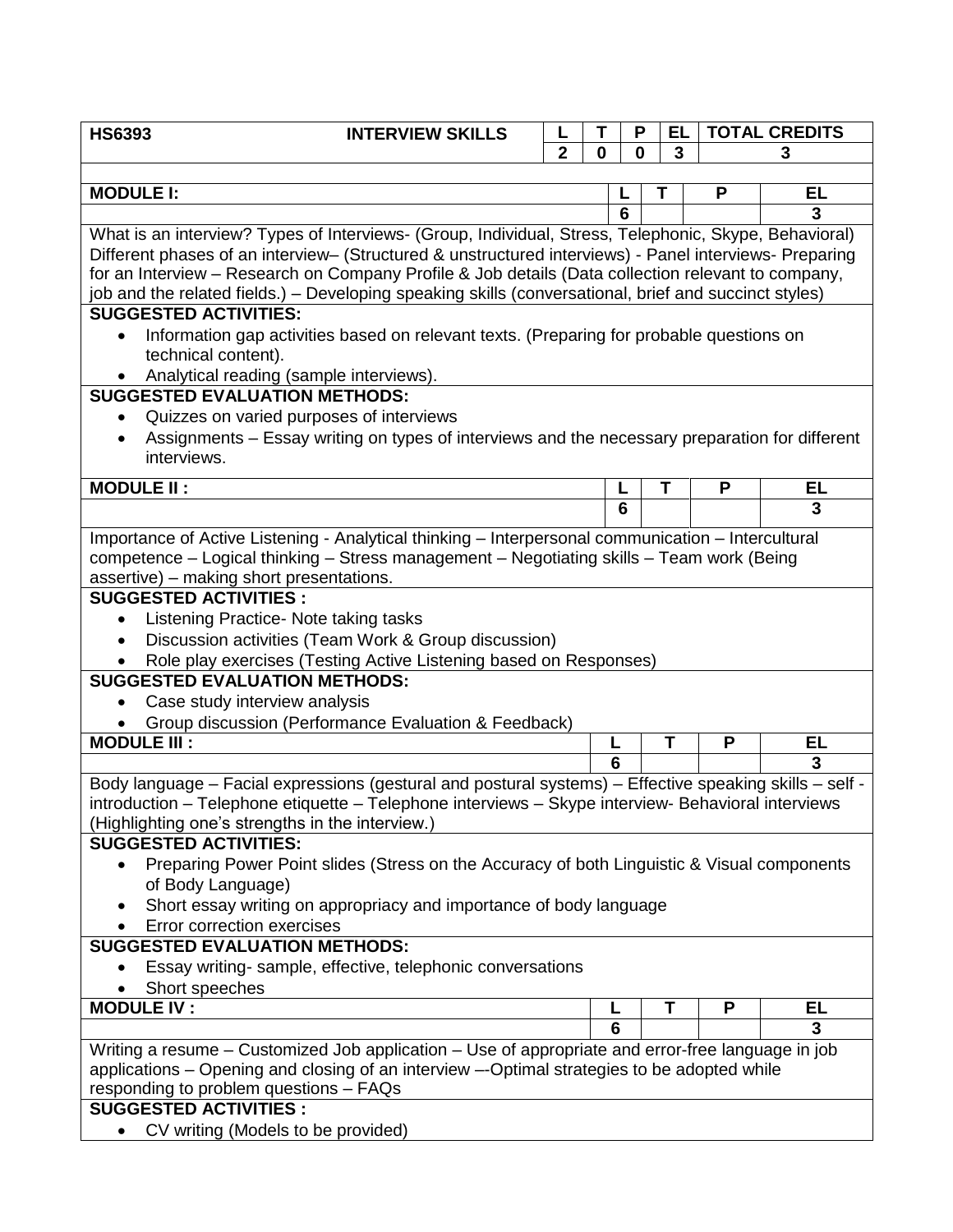- Role play (focus on demeanor and conversational style
- Mock interviews

# **SUGGESTED EVALUATION METHODS:**

- Quizzes
- Writing a Job application with an appropriate Resume

| <b>MODULE V:</b>                                                             |   | P | FΙ |
|------------------------------------------------------------------------------|---|---|----|
|                                                                              |   |   |    |
|                                                                              | 6 |   | 3  |
| Stress interview – Negotiating salary package – Use of politeness strategies |   |   |    |
| <b>SUGGESTED ACTIVITIES:</b>                                                 |   |   |    |
| Role-play with a focus on negotiating skills.<br>$\bullet$                   |   |   |    |
| Team activities (attending and winning at stress interviews)<br>$\bullet$    |   |   |    |
|                                                                              |   |   |    |
|                                                                              |   |   |    |
|                                                                              |   |   |    |
| <b>SUGGESTED EVALUATION METHODS:</b>                                         |   |   |    |
| Mock interviews<br>$\bullet$                                                 |   |   |    |
|                                                                              |   |   |    |
| Peer Evaluation & Feed back<br>$\bullet$                                     |   |   |    |
|                                                                              |   |   |    |

## **REFERENCE BOOKS:**

- 1. Priyadarshi Patnaik, "Group Discussion and Interview Skills", Cambridge University Press, Delhi, 2011.
- 2. Raymond Gorden, "Basic Interviewing Skills", F.E.Peacock, Illinois, 1992.
- 3. Linda Matias, "201 Knockout Answers to Tough Interview Questions: The Ultimate Guide to Handling the New Competency-based Interview Style", Gilden Media Corp, New York, 2009.
- 4. Jack Gray, "Interviewing", Great Reads Publishing Limited LLC, US, 2015.
- 5. Victor Cheng, "Case Interview Secrets", Innovation Press, Seattle, 2012.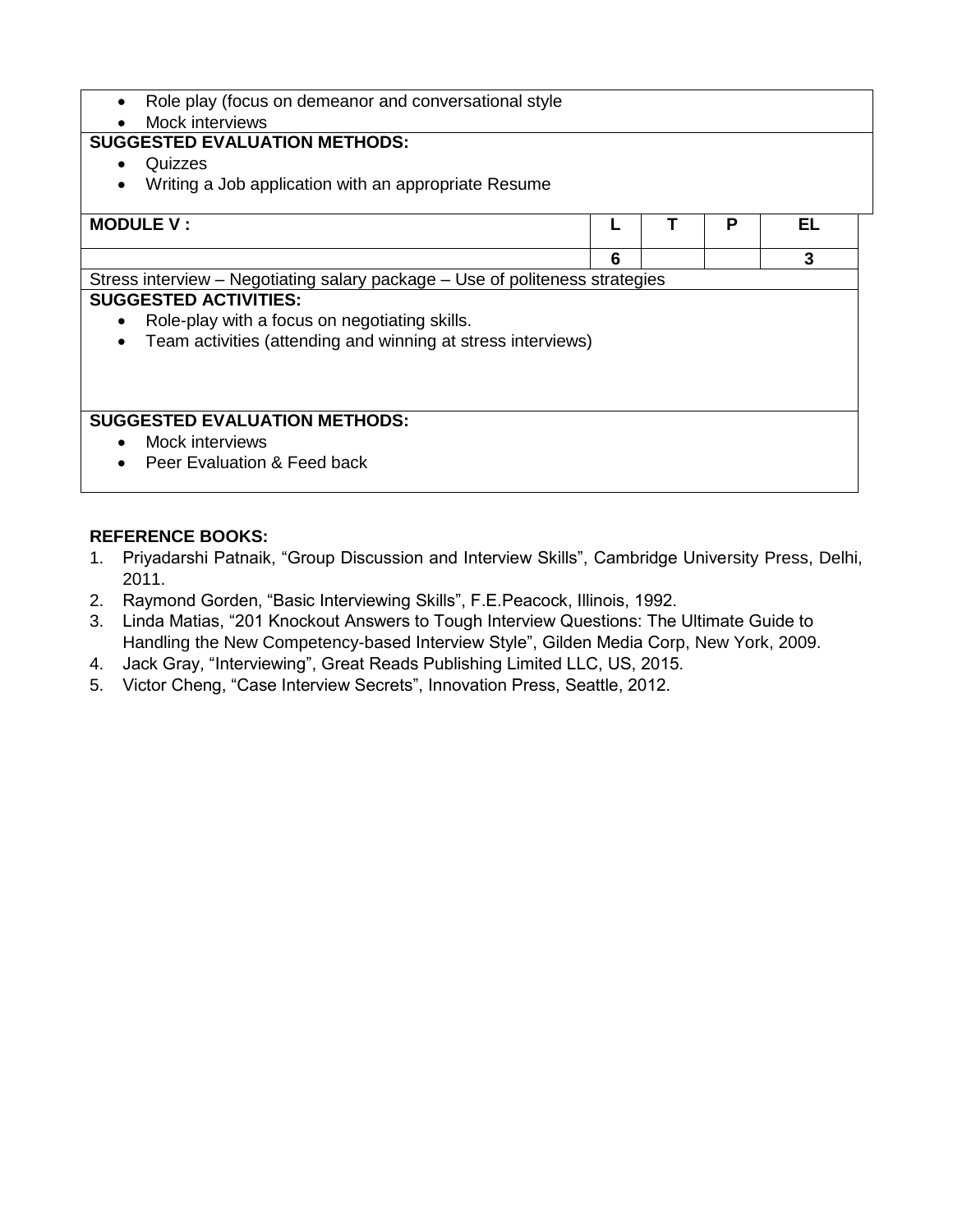### **CY6391 ENVIRONMENTAL SCIENCE AND ENGINEERING L T P C**

#### **OBJECTIVES:**

- To the study of nature and the facts about environment.
- To find and implement scientific, technological, economic and political solutions to environmental problems.
- To study the interrelationship between living organism and environment.
- To appreciate the importance of environment by assessing its impact on the human world; envision the surrounding environment, its functions and its value.
- To study the dynamic processes and understand the features of the earth's interior and surface.
- To study the integrated themes and biodiversity, natural resources, pollution control and waste management.

## **UNIT I ENVIRONMENT, ECOSYSTEMS AND BIODIVERSITY 14**

Definition, Scope and Importance of Environment – Need for Public Awareness - Concept of an Ecosystem – Structure and Function of an Ecosystem – Producers, Consumers and Decomposers – Energy Flow in the Ecosystem – Ecological Succession – Food Chains, Food Webs and Ecological Pyramids – Introduction, Types, Characteristic Features, Structure and Function of the (A) Forest Ecosystem (B) Grassland Ecosystem (C) Desert Ecosystem (D) Aquatic Ecosystems (Ponds, Streams, Lakes, Rivers, Oceans, Estuaries) – Introduction to Biodiversity Definition: Genetic, Species and Ecosystem Diversity – Bio geographical Classification of India – Value of Biodiversity: Consumptive Use, Productive Use, Social, Ethical, Aesthetic and Option Values – Biodiversity at Global, National and Local Levels – India as a Mega-Diversity Nation – Hot-Spots of Biodiversity – Threats to Biodiversity: Habitat Loss, Poaching of Wildlife, Man-Wildlife Conflicts – Endangered and Endemic Species of India – Conservation of Biodiversity: In-Situ and Ex-Situ Conservation of Biodiversity.

Field Study of Common Plants, Insects, Birds

Field Study of Simple Ecosystems – Pond, River, Hill Slopes, etc.

## **UNIT II ENVIRONMENTAL POLLUTION 8**

Definition – Causes, Effects and Control Measures of: (A) Air Pollution (B) Water Pollution (C)Soil Pollution (D) Marine Pollution (E) Noise Pollution (F) Thermal Pollution (G) Nuclear Hazards – Soil Waste Management: Causes, Effects and Control Measures of Municipal Solid Wastes – Role of an Individual in Prevention of Pollution – Pollution Case Studies – Disaster Management: Floods, Earthquake, Cyclone and Landslides.

Field Study of Local Polluted Site – Urban / Rural / Industrial / Agricultural.

## **UNIT III NATURAL RESOURCES 10**

Forest Resources: Use and Over-Exploitation, Deforestation, Case Studies - Timber Extraction, Mining, Dams and Their Effects on Forests and Tribal People – Water Resources: Use and Over-Utilization of Surface and Ground Water, Floods, Drought, Conflicts Over Water, Dams-Benefits and Problems – Mineral Resources: Use and Exploitation, Environmental Effects of Extracting and Using Mineral Resources, Case Studies – Food Resources: World Food Problems, Changes Caused by Agriculture and Overgrazing, Effects of Modern Agriculture, Fertilizer-Pesticide Problems, Water Logging, Salinity, Case Studies – Energy Resources: Growing Energy Needs, Renewable and Non Renewable Energy Sources, Use of Alternate Energy Sources. Case Studies – Land Resources: Land as a Resource, Land Degradation, Man Induced Landslides, Soil Erosion and Desertification – Role of an Individual in Conservation of Natural Resources – Equitable Use of Resources for Sustainable Lifestyles.

Field Study of Local Area to Document Environmental Assets – River / Forest / Grassland / Hill / Mountain.